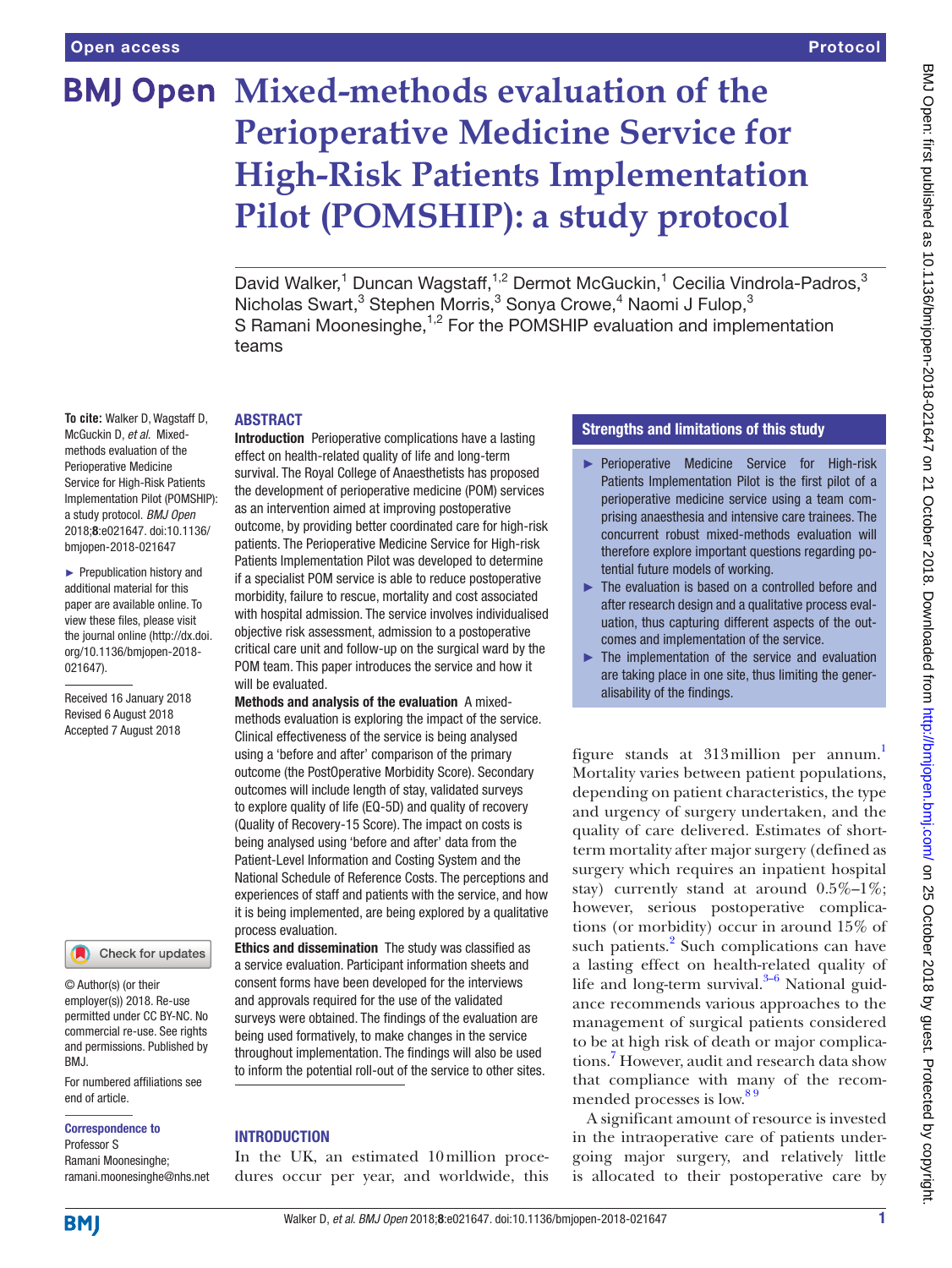comparison. Bundled payments for surgery in the UK reward increased activity (more surgery, more outpatient appointments) and neglect the role of postoperative care of inpatients. The Royal College of Anaesthetists has proposed the development of perioperative medicine (POM) services as an intervention aimed at improving postoperative outcome, by providing better coordinated care for high-risk patients. An overall strategy has been developed and published $10$ ; however, detailed plans for the implementation of POM services have not yet been developed or tested.

One underpinning theory of change for POM services proposes that if high-risk patients are identified before surgery (through individualised risk stratification), and then monitored with appropriate vigilance and provided extra support throughout their perioperative pathway, that deterioration can be predicted and possibly prevented. An important supporting mechanism for this comes from the literature surrounding the concept of 'failure to rescue', which uses data from the USA to show that while risk-adjusted complication rates may vary two or threefold between different institutions, risk-adjusted mortality rates after developing complications can vary more than 10-fold.[11 12](#page-7-3) This implies that system-level differences in structure and process are influencing surgical outcome, more than the individual skills of the operating surgeon, surgery staff or anaesthesia teams. Further research from the USA has explored the role of communication, team working and safety culture in the avoidance of 'failure to rescue'.[13 14](#page-7-4)

We hypothesise that the implementation of a POM service for the care of high-risk surgical patients will reduce postoperative morbidity, failure to rescue, mortality and cost associated with hospital admission. The implementation pilot comprises two elements: the new patient-facing service and its concurrent evaluation. Data collection commenced in February 2016 and will continue until August 2018, with an expected recruitment of 2000 patients.

# The new service

The Perioperative Medicine Service for High-risk Patients Implementation Pilot (POMSHIP) will run at University College Hospital at Westmoreland Street from May 2016 to August 2018. This is a satellite hospital performing only scheduled thoracic and urological surgery. The service comprises three main components (summarised in [figure](#page-2-0) 1).

1. Individualised preoperative risk assessment of all eligible patients by the POM team. We are using a combination of risk-prediction tools which have been individually validated (see the Recruitment section) for organ-specific morbidity, global postoperative complications or mortality. Patients scoring as high risk in any of these assessment methods will be recruited into the pathway and receive the second two components of the service.

- 2. Postoperative admission to a critical care unit. This is a recommended standard of care for patients considered high risk of perioperative complications, but there is disagreement over the thresholds which should be used to trigger admission.<sup>15</sup>
- 3. Ward-based postoperative follow-up by a POM team member until fit for discharge from hospital. The POM team will be staffed by senior trainees in anaesthesia, supported by intensive care consultants. A POM service consisting of geriatricians was shown to be beneficial in the urology population, $16$  but we are not aware of any previous trials of POM services delivered by anaesthesia and intensive care trainees.

#### Inclusion criteria for study population

The study population is determined on the basis of risk factors which have been previously associated with high perioperative risk, namely: surgical magnitude, age and comorbidities. Inclusion criteria for the study population are presented in [table](#page-2-1) 1.

All patients, who fulfil eligibility criteria on the basis of screening of type of surgery, comorbidities and age, will be assessed for inclusion in the POMSHIP pathway through risk assessment (as described below) in the preoperative assessment clinic.

## Exclusion criteria

Surgical patients with an expected length of stay (LOS) less than two nights. Any patient who becomes 'of concern' to ward staff while in hospital can be referred to the POM team for an opinion, but these patients will not be included in the analysis if they have not received the complete POMSHIP service.

# Recruitment to POMSHIP

Most of the patients on this site are undergoing expedited cancer surgery. They are referred to the preoperative anaesthetic assessment nurse-led clinic at the time of decision to operate. They would normally be preassessed and operated on within 30 days. All patients who are deemed eligible according to the inclusion/exclusion criteria described above are referred to the POM team by the preassessment nurses and will undergo an individualised objective risk assessment as described below. Those patients, who meet the criteria of ANY individual risk-prediction score or whom the POM team suspect have risks not captured by the risk-prediction tools, will be included in POMSHIP. Multiple risk assessment tools will be used to ensure we detect as many high-risk patients as possible, to allow for variation in their accuracy and for the purposes of risk adjustment in our subsequent analysis. Where the POM team feel the calculated risks are underestimated, they may use their discretion to deem the patient high risk.

# Individualised risk assessment

Patients referred to the POM team undergo individualised risk assessment using eight previously published risk assessment tools, after the patient has undergone routine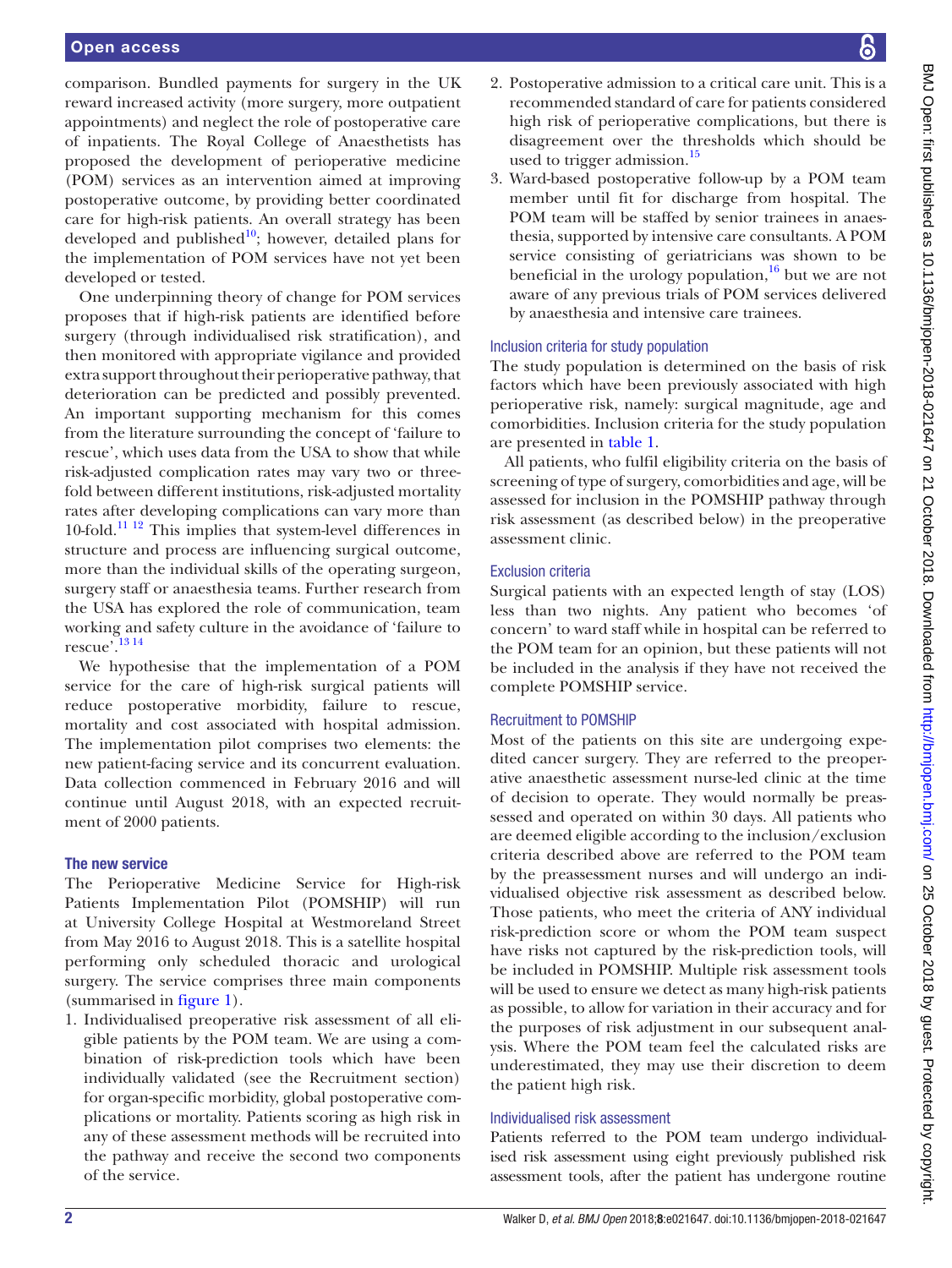

<span id="page-2-0"></span>Figure 1 Diagram of the POMSHIP pathway. AKI, Acute Kidney Injury; ARISCAT, Assess Respiratory Risk in Surgical Patients in Catalonia; ASA, American Society of Anesthesiologist's Physical Statust Score; DASI, Duke Activity Status Index; EFS, Edmonton Frail Scale; NSQIP, National Surgical Quality Improvement Program; PACU, Post-Anaesthetic Care Unit; POD, postoperative delirium; POM, perioperative medicine; POMSHOP, Perioperative Medicine Service for High-Risk Patients Implementation Pilot; RCRI, Revised Cardiac Risk Index; VATS, Video-Assisted Thoracoscopic Surgery.

preoperative assessment with nursing staff. These risk assessment tools were selected by reviewing the literature to find tools validated for common or important postoperative complications.

Four validated tools which predict organ-specific complications were found and are being used with thresholds for referral into the POMSHIP postoperative pathway as described below:

► Postoperative acute kidney injury has been shown to be predicted by the American College of Surgeons'

National Surgical Quality Improvement Program acute kidney injury risk score.<sup>[17](#page-7-7)</sup> A class ≥3 or other risk factors (as identified by the UK's National Institute for Health and Care Excellence (NICE) namely exposure to contrast or nephrotoxic drugs) is the threshold to refer patients into the POMSHIP pathway.

Lee's Revised Cardiac Risk Index is a validated and well-established tool for estimating perioperative risk of major adverse cardiac events.<sup>18'19</sup> The presence

<span id="page-2-1"></span>

| Inclusion criteria for study population<br><b>Table 1</b> |                                                                                                                                                                                                                                                                                                                                                                        |
|-----------------------------------------------------------|------------------------------------------------------------------------------------------------------------------------------------------------------------------------------------------------------------------------------------------------------------------------------------------------------------------------------------------------------------------------|
| <b>Criteria</b>                                           | <b>Description</b>                                                                                                                                                                                                                                                                                                                                                     |
| Surgical magnitude                                        | Any urological surgical patient undergoing cystectomy, Mitrofanoff procedure; formation of<br>neobladder, nephrectomy or any urological surgical procedure involving a laparotomy; any thoracic<br>surgical patient undergoing lobectomy (VATS or open), pneumonectomy, thoracotomy, mediastinal<br>tumour resection or any thoracic procedure involving a sternotomy. |
| Ör                                                        |                                                                                                                                                                                                                                                                                                                                                                        |
| Age                                                       | Any patient $\geq 80$ years of age undergoing surgery with a planned length of stay $\geq 2$ nights.                                                                                                                                                                                                                                                                   |
| Or                                                        |                                                                                                                                                                                                                                                                                                                                                                        |
| Comorbidities/functional<br>status                        | Any patient with ASA grade ≥3 (or with comorbidities causing concern to the preassessment team)<br>undergoing surgery with a planned length of stay ≥2 nights.                                                                                                                                                                                                         |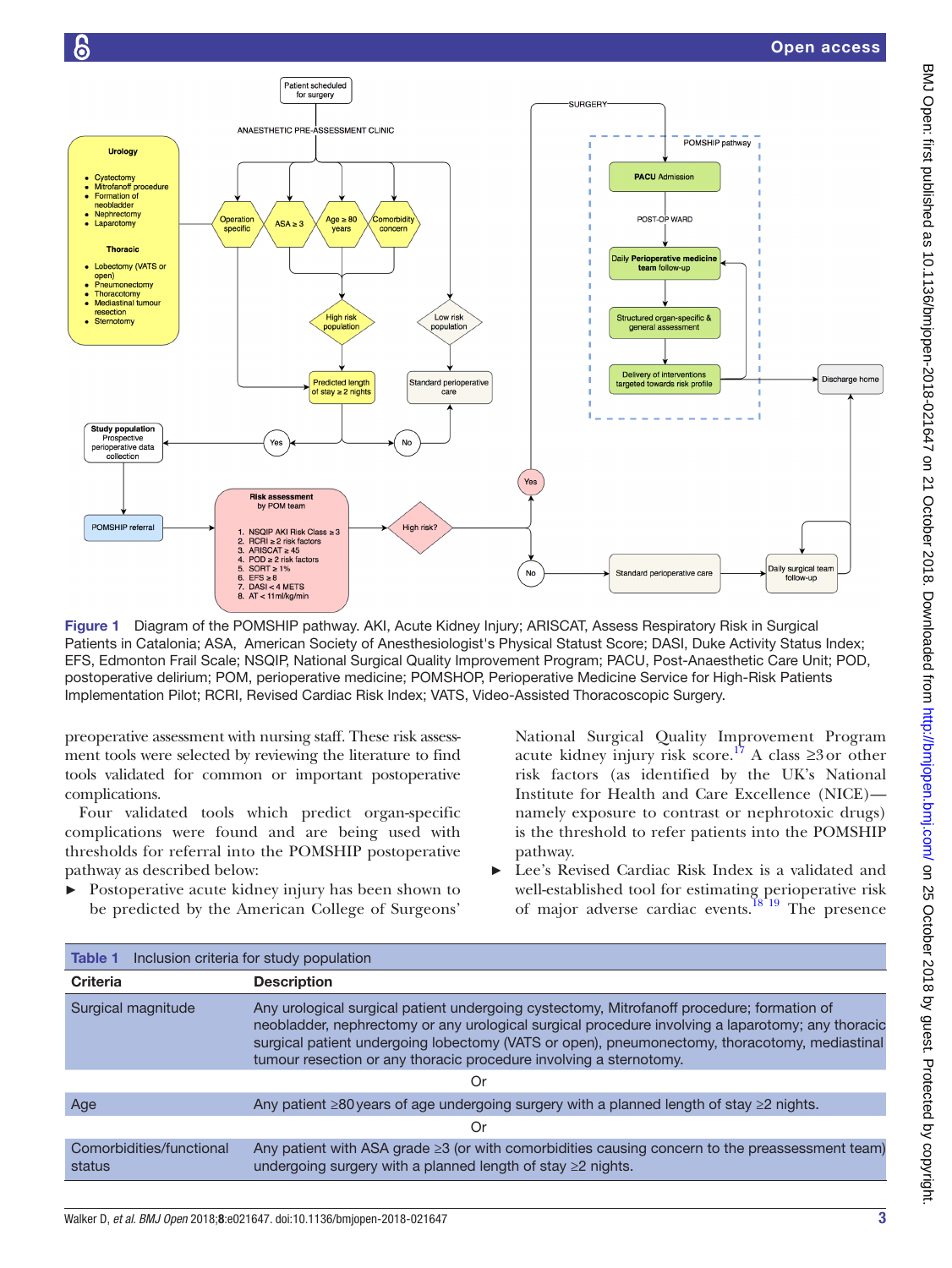of two or more risk factors triggers inclusion in the POMSHIP pathway.

- ► The Assess Respiratory Risk in Surgical Patients in Catalonia model has been externally validated for predicting postoperative pulmonary complications.<sup>20</sup> A score ≥45 denotes 'high risk' and therefore entry to the POMSHIP pathway.
- Postoperative delirium (POD) is a common complication in the older surgical population. The American Geriatrics Society include risk assessment criteria within their guidelines for best practice in the management of POD.<sup>21</sup> NICE has also published guidelines and a list of recognised risk factors for developing delirium in hospital (not specifically postoperatively). $^{22}$  If a patient scores two or more risk factors sourced from the predictors in one or both sets of guidelines, they are deemed to be at high risk for POD and therefore referred onto the POMSHIP pathway.

Additionally, four risk prediction tools have been identified as validated ways of predicting overall patient outcome:

- ► The Surgical Outcome Risk Tool (SORT) is a UK-developed and internally validated, parsimonious risk assessment tool for 30-day mortality. $23$  A predicted mortality  $\geq$ 1% has been chosen as the entry criteria to the pathway.
- The Edmonton Frail Scale is an objective measure of frailty which has been validated as predictive of postoperative complications.<sup>24 25</sup> A score ≥8 has been chosen as the referral trigger to POMSHIP as this was shown to reflect a higher risk of complications and a lower risk of being discharged home.
- ► Functional capacity has been repeatedly shown to correlate well with perioperative mortality and with risk of major adverse cardiovascular events. The Duke Activity Status Index can be used to record patient-reported functional capacity in metabolic equivalents.<sup>26</sup> A score <4 is indicative of high risk and triggers inclusion in POMSHIP.
- ► Cardiopulmonary exercise testing (CPET) has been found to be predictive of outcome in patients having intra-abdominal surgery[.27](#page-7-15) An anaerobic threshold <11mL/kg/min were found to be predictive of postoperative complications and will therefore trigger inclusion in POMSHIP. Referral for CPET is decided by the regular preassessment team and results considered by the POM team only if available.

# Postoperative critical care admission

All patients determined to be high risk on the basis of the above screening criteria are booked for admission to the postoperative anaesthetic care unit (PACU). This unit cares for levels 2–3 patients, is staffed by intensive care doctors and nurses (under the supervision of an on-site intensive care consultant) and aims to provide 24hours of high intensity care in the immediate postoperative period. The PACU was established in 2001, providing postoperative levels 2–3

support for cardiothoracic surgical patients. In 2015, there was a reorganisation of services and urology and thoracic surgery moved to the Westmoreland Street site. The main goals of PACU admission are to optimise pain management, mobilise early and return to oral intake, and careful attention to fluid management. There are no specific protocols regarding goal-directed haemodynamic optimisation although devices such as the oesophageal Doppler which facilitate this type of therapy are available should the clinical team decide it to be necessary. Standard discharge practices based on Trust protocols will be used for all patients, regardless of whether they are in the POMSHIP pathway: review by the PACU Consultant prior to discharge to the ward; return to preoperative physiological parameters with no ongoing requirement for organ support greater than 4L/min oxygen therapy; all critical care only medication discontinued; acute pain score less than two for two consecutive hours.

# Ward-based postoperative follow-up

Post-PACU discharge, patients are followed up by the POM team which comprises senior trainees in anaesthesia and/or intensive care with clinical support from intensive care consultants. This is a novel intervention aiming to avoid the phenomenon of 'failure to rescue', as described above. $11^{12}$  It has a number of discrete objectives:

- ► Thorough clinical assessment to identify signs of postoperative deterioration early in the patients' postoperative course.
- ► To recommend clinical actions to the parent surgical team with the intention of instituting interventions to prevent clinical deterioration and 'failure to rescue'.
- ► Surveillance of existing complications and the coordination of communications between the multidisciplinary team.
- To facilitate the readmission of patients to critical care when deemed necessary.

All POMSHIP patients receive daily clinical follow-up on the postoperative wards until discharge. This process has been structured and developed into a protocol to minimise variations in practice and to enable the delivery of consistent, high-quality care. Clinical assessment takes the form of clinical examination and case note review. Once clinical reviews of all patients have been completed, the clinical fellow liaises with the POM/PACU consultant to discuss all recommendations to be communicated to the parent team. Following this discussion, a consultant ward round is conducted of relevant patients. All POMSHIP patients will have a daily POM review until discharge. When patients are fit for medical discharge from hospital but remain admitted for non-medical reasons, a 'fit for discharge' box on the daily review proforma will be ticked.

# Methods and analysis

# Aim

To evaluate the implementation and impact of the new service using mixed methods.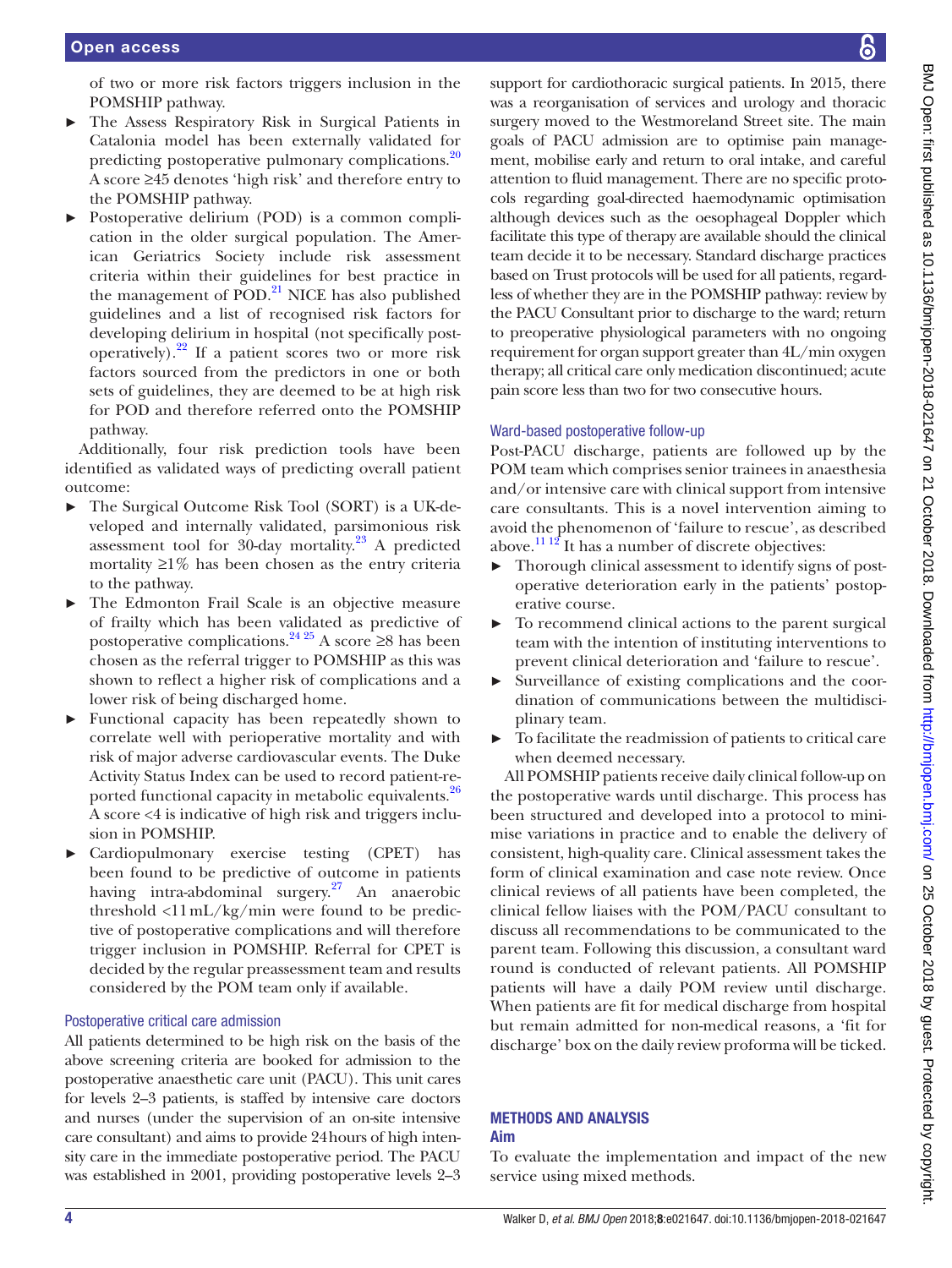# **Objectives**

- 1. To evaluate clinical effectiveness (morbidity, health-related quality of life and 'failure to rescue') of this pathway.
- 2. To analyse and compare admission-associated costs before and after implementation and estimate the cost-effectiveness of the new service.
- 3. To explore staff and patient beliefs, attitudes and behaviours before and after implementation of the service.

# Study design

This study evaluates the impact of the new POM service using a mixed-methods approach comprising three elements:

# Clinical effectiveness

We will evaluate the impact of the POM service on patient outcomes using a 'before and after' analysis. The primary outcome is the presence of morbidity on postoperative day 7, as measured using the PostOperative Morbidity Survey (POMS). A previously validated and widely used instrument, the POMS captures morbidity of sufficient magnitude to require inpatient care.<sup>28</sup> Prolonged postoperative morbidity, defined using the POMS, has been associated with reduced long-term survival.<sup>[4](#page-7-17)</sup> Secondary outcomes include: length of postoperative hospital stay (LOS); POMS morbidity on day 3 and 14; unplanned admission to critical care; unplanned return to the operating theatre; inpatient mortality and 'failure to rescue' defined as the proportion of patients who die in hospital after developing complications (inpatient mortality occurring after POMS morbidity on day 7). Patient-reported outcomes are being collected, including: the Quality of Recovery-15 (QoR-15) Score, $29$  measured at baseline (preoperatively) and on day 3 after surgery and the EQ-5D (a quality of life metric) measured at baseline and at 6 months postoperatively.<sup>30</sup>

# Costs and cost-effectiveness

We will undertake a 'before and after' cost analysis using data from 3 months preimplementation and 3months postimplementation. If the service is shown to be clinically effective then a 'before and after' cost-effectiveness analysis will be conducted using EQ-5D to reflect quality of life.

# Qualitative process evaluation

In-depth qualitative studies have been increasingly recognised as valuable evaluations of complex healthcare interventions.<sup>31</sup> We have been interviewing and observing staff to help understand their perceptions and experiences with the POM service. Data are being collected in two waves: first at baseline and during a follow-up period after launch of the new service. Additionally, a sample of patients recruited to the pathway is being interviewed during the follow-up period to gather their experiences of the POM service. The qualitative data will be subjected to framework analysis to elucidate staff and patient views

of: the strengths and weaknesses of the existing system; the benefits and risks of the new service; the barriers and enablers to implementation of the new service and the potential for sustainability and spread of the new service. Findings from this element of the evaluation will be fed back formatively to the POM team to enable iterative adaptation of implementation strategy.

# Quantitative and health economic data collection Evaluation of clinical effectiveness

Data collection began in February 2016, 3months before implementation of the service in May 2016. Objective risk factors for adverse outcomes are being collected from patients' health records by the POM team and research nurses. These include the variables within the Portsmouth-Physiological and Operative Severity Score for the Enumeration of Mortality and Morbidity (P-POSSUM),<sup>[32](#page-7-21)</sup> the most widely validated risk adjustment model for heterogeneous surgical cohorts and the SORT.<sup>23</sup> The patient-reported outcome measures are being collected by a member of the POM team at baseline (preoperatively) and in hospital on day 3 after surgery (QoR-15). Patients are being contacted by email or telephone to collect the 6-month EQ-5D data.

# Evaluation of costs

Resource use and costs will be determined using: the upfront cost of staffing the service, Patient-Level Information and Costing System data provided by the Trust finance department and the National Health Service National Schedule of Reference costs. Using a diary-monitoring exercise, we will calculate the extra staff time required per patient to provide a POM service such as the model we describe.

# Qualitative data collection

# Evaluation of staff and patients' perceptions and experiences of the new service

Data are being gathered during two waves of semistructured interviews and non-participant observation of staff meetings: the first wave will be conducted at baseline and the second wave will begin approximately 4months after implementation. Interview topic guides are being used to explore topics such as: perceived strengths/weaknesses of the baseline system; knowledge, expectations and experiences of the new service; perceived barriers/ enablers of implementation; perceived transferability of the new service (the full topic guides are presented in online [supplementary appendices 1–3](https://dx.doi.org/10.1136/bmjopen-2018-021647)).

Interviews are being conducted by an anaesthetic registrar (DuW) as part of his academic clinical fellowship training, under the guidance of experienced qualitative researchers (CV-P). He has previously worked at the Trust (at a different site) and so may know some of the staff being interviewed.

Interviews are being conducted in private and last approximately 30–60min. They are being audio recorded and professionally transcribed. After each interview, the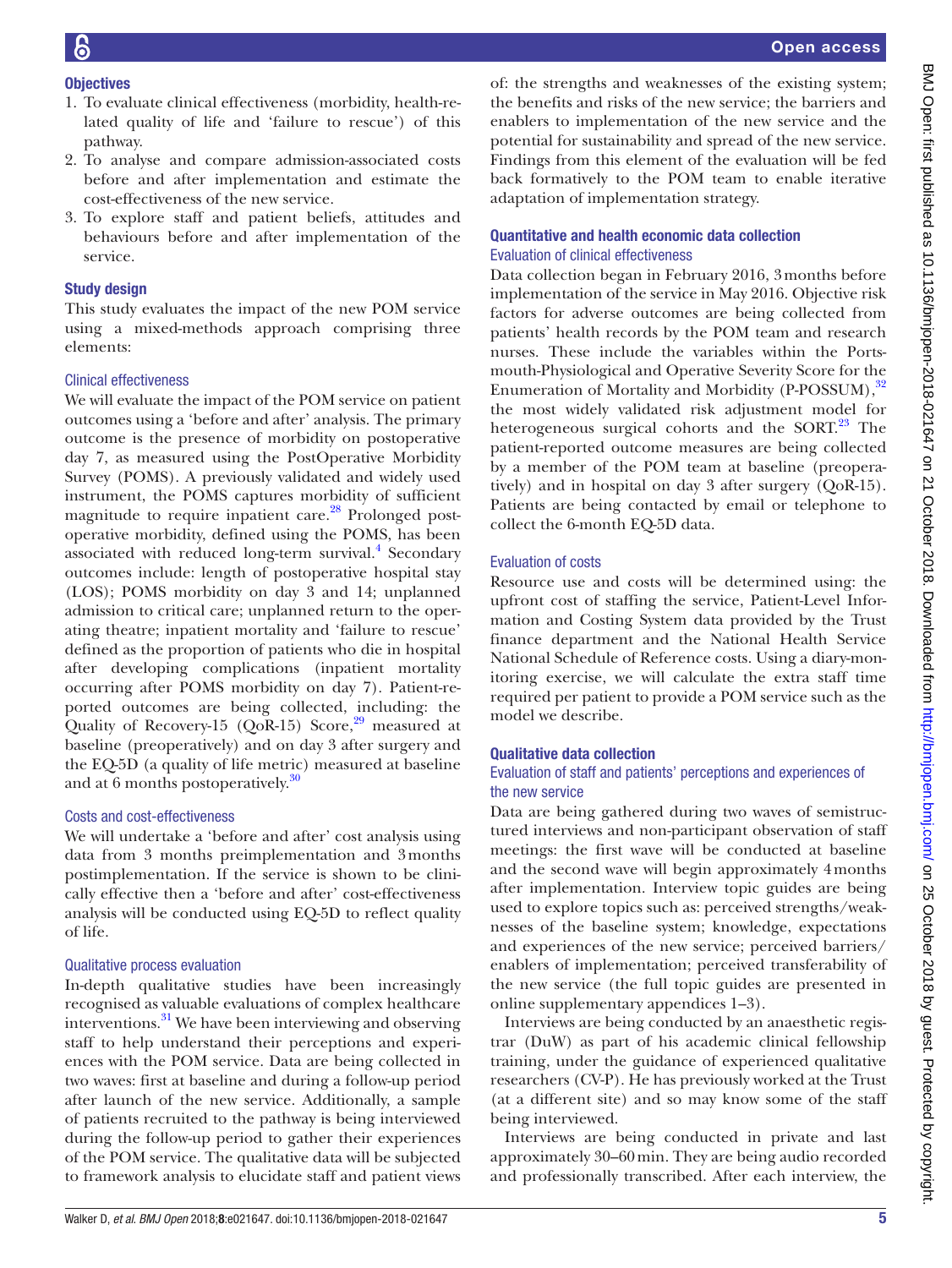researcher is writing a memo reflecting on what was learnt.

A sample (using the sampling strategy defined below) of patients is being approached for recruitment during the second wave of data collection. The interviews are semistructured. The interview topic guide is presented in the online [supplementary appendix 3.](https://dx.doi.org/10.1136/bmjopen-2018-021647) Interviews are conducted in private and last approximately 30–60min. The interviews are audio-recorded and professionally.

Relevant meetings for observation are being identified by discussion with local stakeholders. A Structured Observation guide (see online [supplementary appendix 4\)](https://dx.doi.org/10.1136/bmjopen-2018-021647) is being used to record field notes at the meetings. After each meeting, the researcher is writing a memo reflecting on what was learnt. Data collection from meetings is being regarded as complete when a substantial and full account of the issues has been generated such that a rich depth of material has been generated for analysis.

#### Sampling of staff and patients for interviews

Purposive sampling across professional groups is being used to ensure representation of all major groups of stakeholders in staff interviews. These groups include: preassessment nurses and doctors; urology and thoracic surgeons (consultants, registrars and junior doctors); urology and thoracic ward nurses and clinical nurse specialists; anaesthetists and intensivists; allied health professionals (eg, physiotherapists, pharmacists, dieticians); the acute pain team; ICU outreach nurses and general managers. There are two waves of interviews with staff members, including a maximum of 15 staff members per wave. The research is aiming to interview the same participants during both waves of data collection.

Once the second wave of data collection began, patients on the new pathway have been continuously sampled for interview until theoretical saturation is achieved (this is likely to occur with 10–15 participants). Patients are being identified from existing POMSHIP inclusion data. Urology and thoracic surgery patients are being recruited in similar numbers.

# Recruitment for interviews

Staff members of relevant teams are being approached by the researcher to see if they would like to receive further information about the study. This information is sent to them through the hospital internal email system 48hours before any interview and includes a staff participant information sheet and a staff informed consent form. The researcher follows up the email invitation with a face-to-face approach, allowing questions to be answered and interest to be confirmed. The PIS includes contact information for the chief investigator (CI) and principal investigator (PI) should any further information be required. Interviewees are selected according to the sampling strategy described above. If the interviewee agrees to take part in the interview, they are asked to sign a consent form.

Patients are approached in person by the researcher on the postoperative surgical ward, have the study explained to them and given the patient information sheet and consent form. They are allowed at least 24hours to consider their decision to take part in the study. The patient information sheet includes contact information for the CI and PI, should any further information be required. Patients are selected according to the sampling strategy described above.

Relevant meetings for observation are identified through discussion with local staff members. Before attending meetings, the researcher contacts and seeks permission to attend from the meeting Chair. A PIS is circulated to all participants 48hours before the meeting along with routine papers. The PIS is also available at the beginning of the meeting when participants are given the opportunity to opt-out of having their contributions recorded should they so wish.

#### Data analysis

#### Evaluation of clinical effectiveness

We will evaluate the impact of the POM service on patient outcomes using a 'before and after' analysis. Logistic (or in the case of LOS, linear) regression will be used to account for potential confounders, with variable selection based on the P-POSSUM and SORT models, and individual variables selected on the basis of forward stepwise regression, dropping variables with p>0.1. In order to prevent overfitting of the risk model, variables with incidence  $\langle 1\%$  in the population will be excluded. The final model will provide a predicted likelihood (risk score) of the outcome of interest (day 7 POMS morbidity) for each patient. These risk scores will then be used as covariates (defining patient risk) in a multilevel regression model. Comparison will be made for risk-adjusted population outcomes (incidence of day 7 POMS morbidity) before and after implementation of the pathway; thus, the 'after' group will include patients within the study population who were screened but not subsequently selected for inclusion in the POMSHIP pathway based on the results of their risk assessment. Outcomes will be compared between patients before and after implementation of POMSHIP, and also between those receiving and not receiving the POMSHIP intervention. Data collected in the 6months after cessation of the service will also be analysed.

#### Evaluation of costs

Similar to clinical outcomes, we will undertake a 'before and after' analysis for costs, presenting the total difference before versus after, as well as the relative cost per patient and per spell. Univariate sensitivity analyses will be conducted on incidence of morbidity and mortality, costs of treatment and investigations, length of total hospital stay, and number of (re)admissions to critical care. These factors will be investigated to examine their effect on the total cost and cost-effectiveness of the service model.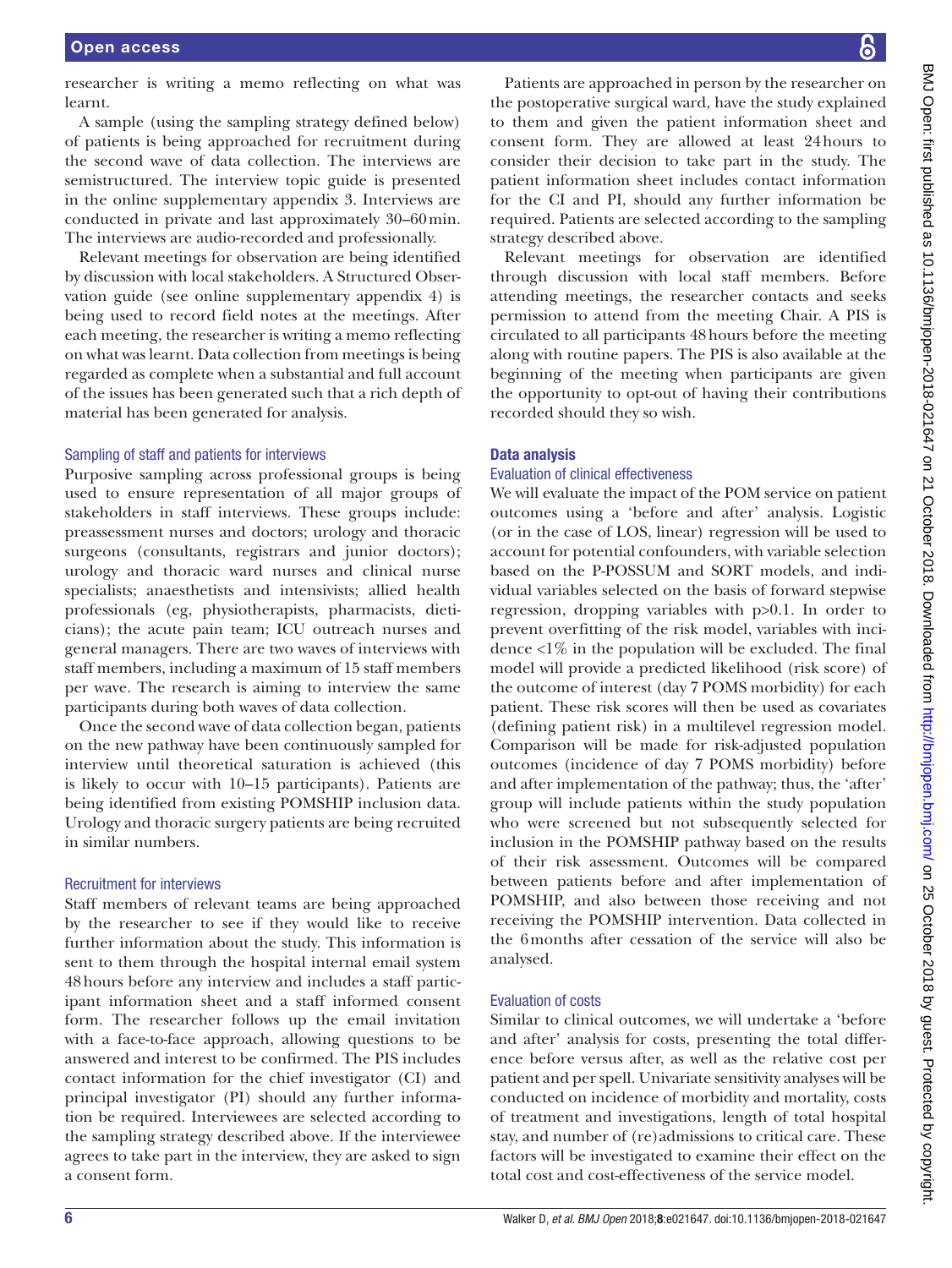# Evaluation of staff and patient perceptions and experiences of the new service

The interview transcripts and observation notes will be subjected to framework analysis.<sup>33</sup> Framework analysis allows systematic and comprehensive review of material collected, and between and within-case analysis.<sup>34 35</sup> The data will be analysed according to the themes identified in the research objectives and will also include additional themes that emerge from the collected data. A codebook will be developed to maintain consistency in the coding and to carry out triangulation of interview and observation data. Qualitative data will be analysed using NVivo (QSR International V.10, 2014). Two researchers will compare a sample of transcripts to check the coding strategy. Findings will be shared with interview participants to check accuracy.

# Integrating findings

Qualitative findings from the interviews with, and observations of, staff and patients will be formatively fed back to the POM team to enable iterative adaptation of their implementation strategy.

# Patient and public involvement

This research addresses the following priorities identified by the James Lind Alliance Priority Setting Partnerships: anaesthesia/perioperative care, intensive care, dementia and pressure ulcers.

We are grateful for feedback on the interview topic guide and structured observation guide from the Embedded Research Team Patient and Public Involvement Panel at the Department of Applied Health Research, UCL.

A draft manuscript detailing the results of this study will be circulated to all participants involved in the qualitative research, including patients, giving them an opportunity to feedback any comments for inclusion in the final manuscript which we aim to publish in a peer-reviewed journal.

# Ethics and dissemination

Permission was granted by EuroQOL to use the EQ-5D in our evaluation. Patients will be asked to sign a consent form stating that they were happy to be contacted by email or telephone to be asked EQ-5D questions after leaving hospital. Patients and staff will be asked to sign consent forms to record their interviews.

## **Dissemination**

Findings are being shared with the POM team so processes and pathways can be reviewed and refined throughout the implementation. Manuscripts detailing the quantitative and qualitative evaluations will be submitted to peer-reviewed journals for publication. Presentations will be prepared for professional and lay audiences.

# Author affiliations

<sup>1</sup>Surgical Outcomes Research Centre, Centre for Perioperative Medicine, Department for Targeted Intervention, Division of Surgery and Interventional Science, University College London, London, UK

<sup>2</sup>Health Services Research Centre, National Institute of Academic Anaesthesia, Royal College of Anaesthetists, London, UK

<sup>3</sup>Department of Applied Health Research, University College London, London, UK 4 Clinical Operational Research Unit, University College London, London, UK

Collaborators Jugdeep Dhesi, Deborah Douglas, Geetha Gunaratnam, Hoon Ying Lao, James Wight, Johanna Paterson, John Whittle, Jonathan Lacey, Jude Tomlinson, Lena Al-Shammari, Michelle Cole, Nathalie Stevenson, Nazia Khan, Maeve Henry, Peter Odor, Sanjoy Saha, Sohail Bampoe, Tom Poyser and Tom Salih. Ernesto Bettini and Denise Wyndham collected and managed data on behalf of the UCLH Surgical Outcomes Research Centre (SOuRCE).

Contributors SRM, DaW, DuW and DM designed the evaluation study with academic input from CV-P, NS, SM, SC and NJF. SRM, DaW, DuW, DM, CV-P and NS drafted the protocol manuscript. All authors reviewed and approved the final version of the manuscript. The POMSHIP implementation team designed and implemented the intervention being evaluated and are individually named as collaborators.

Funding This work was supported by a Health Foundation Innovating for Improvement grant. NJF and SM were in part supported by the National Institute for Health Research (NIHR) Collaboration for Leadership in Applied Health Research and Care (CLAHRC) North Thames at Bart's Health NHS Trust. CV-P, SC and NS were in part funded by University College London Hospitals (UCLH) NHS Foundation Trust through matched funding to the National Institute for Health Research Collaboration for Leadership in Applied Health Research and Care (NIHR CLAHRC) North Thames at Bart's Health NHS Trust. SRM received funding for the following roles related to research and improvement: Associate National Clinical Director for Elective Care, NHS England; Director NIAA Health Services Research Centre, Royal College of Anaesthetists; NIHR Local Clinical Research Network lead. She receives grant funding from the following organisations: The Health Foundation (Improvement Science Fellowship); NIHR Biomedical Research Centre funding scheme (UCLH); National Institute for Academic Anaesthesia. DM and DuW were supported by NIHR Academic Clinical Fellowships (2014–2017).

Disclaimer The views expressed are those of the authors and not necessarily those of the NHS, the NIHR or the Department of Health.

Competing interests CV-P, NS, SM, NJF and SC worked as part of an embedded research team funded by UCLH from March 2016 to December 2017. DuW is clinical lead for the UCLH Post Anaesthetic Critical Care Unit, has worked as part of the Royal College of Anaesthetists Task And Finish Group in Perioperative Medicine and has established both the UCL Masters Programme in Perioperative Medicine and the UCLH Clinical Fellowship Programme. SRM, DuW and DM declare no competing interests.

Patient consent Not required.

Ethics approval Our local research ethics committee and audit committee both approved this study as a service evaluation which did not require normal ethical review.

Provenance and peer review Not commissioned; externally peer reviewed.

Open access This is an open access article distributed in accordance with the Creative Commons Attribution Non Commercial (CC BY-NC 4.0) license, which permits others to distribute, remix, adapt, build upon this work non-commercially, and license their derivative works on different terms, provided the original work is properly cited, appropriate credit is given, any changes made indicated, and the use is non-commercial. See: [http://creativecommons.org/licenses/by-nc/4.0/.](http://creativecommons.org/licenses/by-nc/4.0/)

## **REFERENCES**

- <span id="page-6-0"></span>1. Weiser TG, Haynes AB, Molina G, *et al*. Estimate of the global volume of surgery in 2012: an assessment supporting improved health outcomes. *[Lancet](http://dx.doi.org/10.1016/S0140-6736(15)60806-6)* 2015;385(Suppl 2):S11.
- <span id="page-6-1"></span>2. Moonesinghe SR, Mythen MG, Grocott MP. High-risk surgery: epidemiology and outcomes. *[Anesth Analg](http://dx.doi.org/10.1213/ANE.0b013e3181e1655b)* 2011;112:891–901.
- <span id="page-6-2"></span>3. Derogar M, Orsini N, Sadr-Azodi O, *et al*. Influence of major postoperative complications on health-related quality of life among long-term survivors of esophageal cancer surgery. *[J Clin Oncol](http://dx.doi.org/10.1200/JCO.2011.40.3568)* 2012;30:1615–9.